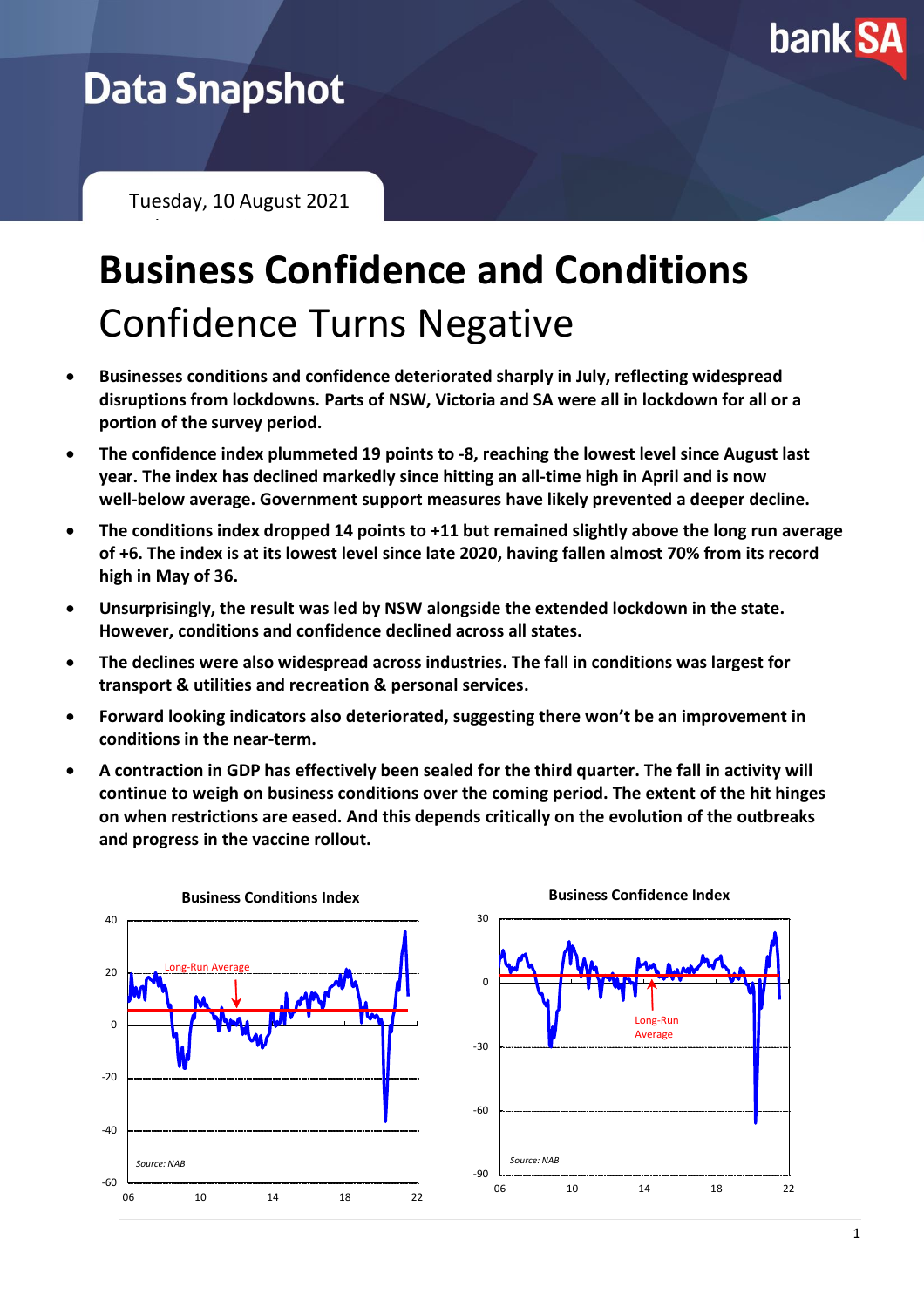Businesses conditions and confidence deteriorated sharply in July, reflecting widespread disruptions from lockdowns.

The confidence index plummeted 19 points to -8, reaching the lowest level since July last year. The index has declined markedly since hitting an all-time high in April and is now well-below average. Government support measures have likely prevented a deeper decline.

The conditions index dropped 14 points to +11 but remained slightly above the long run average of +6. The index is at its lowest level since late 2020, having fallen almost 70% from its record high in May of 36.

The survey was conducted from 20–30 July. Parts of NSW, Victoria and SA were in lockdown for all or a portion of this period.

While strength in business conditions and confidence has faded since earlier in the year, so far they have not fallen to the lows seen in early 2020.

Unsurprisingly, the result was led by NSW alongside the extended lockdown in the state. However, conditions and confidence declined across all states.

South Australia also saw a sizeable fall in conditions, even though it only underwent a relatively short 7-day lockdown in July. Conditions are now weakest in SA, followed by NSW and Victoria.

The confidence index is now negative in NSW and Queensland, while it is around zero in other states. WA is the notable exception, where confidence has held up well relative to the rest of the country.

All three subcomponents of the conditions index – trading, profitability and employment – declined considerably. However, each subcomponent remained slightly above its long-run average, reflecting the strong momentum in the economy heading into the recent outbreaks.

Conditions declined across all non-mining industries, led by transport & utilities and recreation & personal services. Outside of mining, conditions are strongest in finance, business & property. Similarly, there were widespread falls in confidence across industries.

Forward looking indicators also deteriorated, suggesting there won't be an improvement in conditions in the near-term. Forward orders fell sharply and are now sitting in negative territory. Capacity utilisation also declined to around its long-run average.

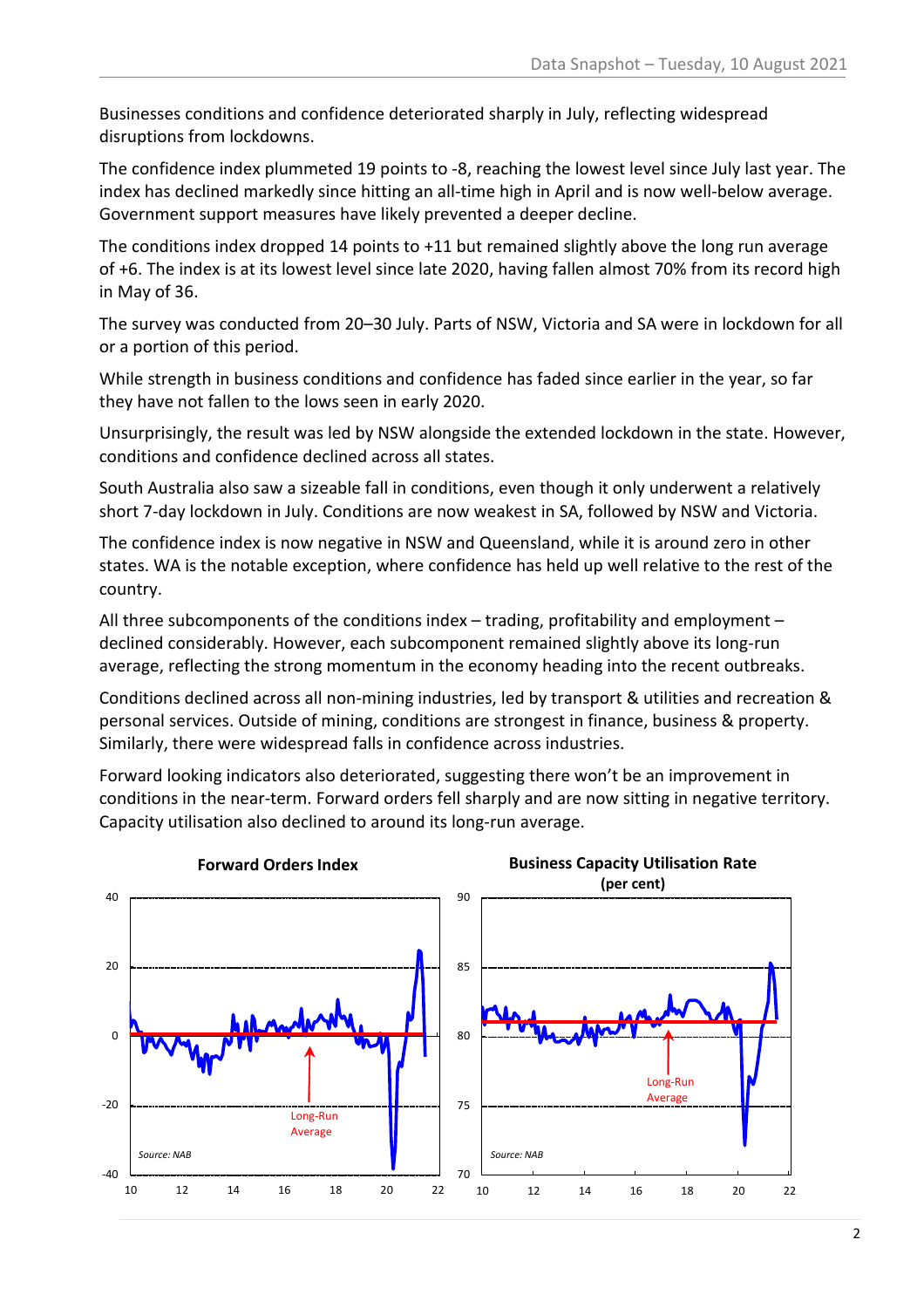## **Outlook**

The economy is now widely expected to contract in the third quarter. We have forecast that GDP will fall 2.2% in the September quarter, assuming the NSW lockdown runs until the end of September and other states are not dragged into lengthy lockdowns. This will continue to weigh on business conditions over the coming period. In turn, some businesses, particularly those impacted by lockdowns, may put investment and hiring plans on hold as they wait for greater clarity over the near-term outlook.

However, experience has taught us that the economy rebounds quickly once restrictions ease. Plus, low interest rates and government support will help cushion the impact of the lockdowns. On this basis, we expect activity will rebound in the December quarter. We anticipate growth for 2021 in the low 3% range, down from our forecast of almost 5% before the outbreak began.

The ongoing rise in the case numbers in NSW and the reimposition of lockdowns in Victoria and Queensland point to downside risks to the forecast. The longer the lockdowns, the greater the likelihood of a deeper contraction in the September quarter, and a more muted recovery in the December quarter.

The near-term economic outlook hinges on when restrictions are eased. And this depends critically on the evolution of the outbreaks and progress in the vaccine rollout.

> **Matthew Bunny, Economist** Ph: (02) 8254 0023